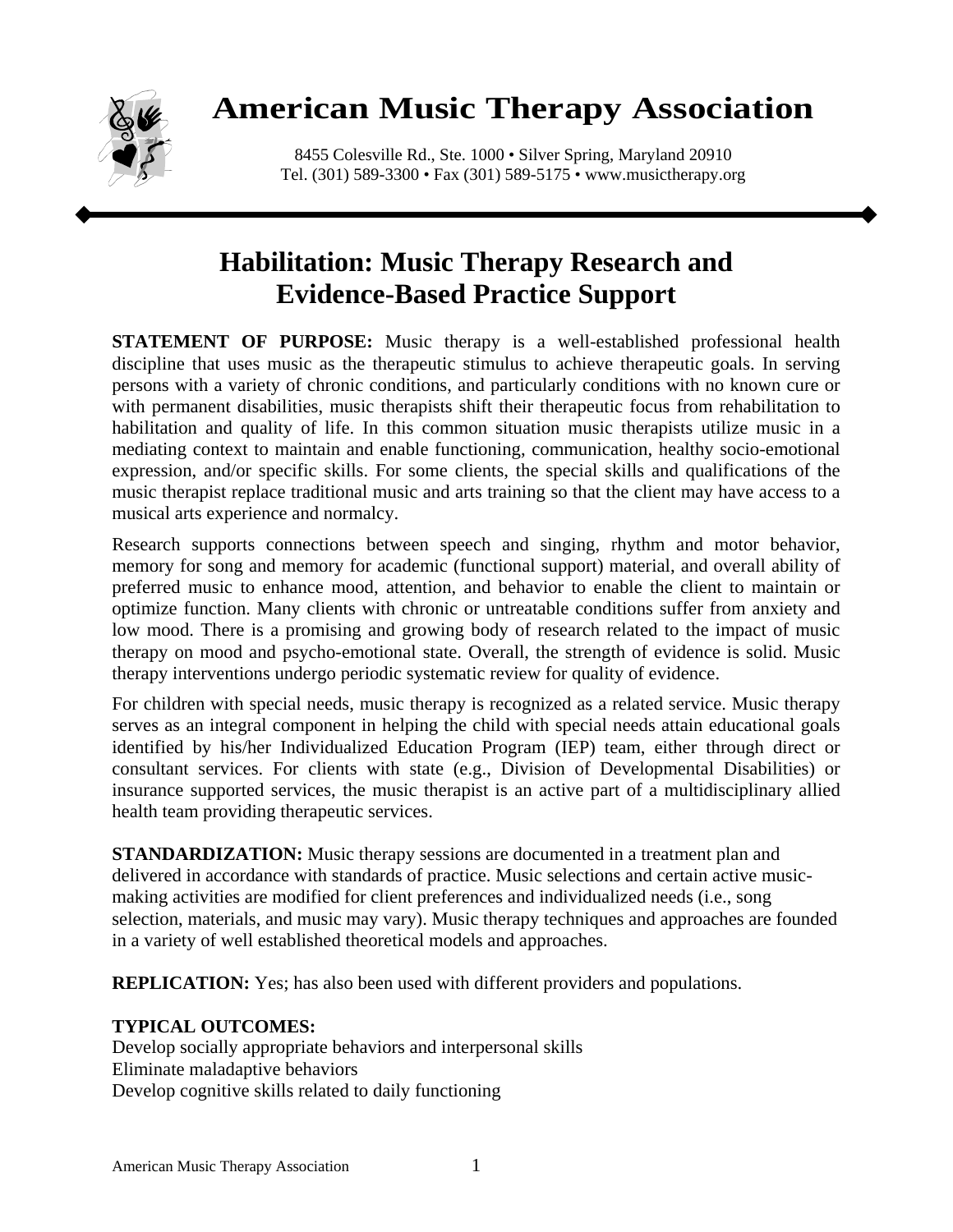Develop constructive use of leisure and recreation time Develop or remediate communication skills Improve mood and affective states Improve quality of life (with caregiver, as needed) Develop successful and safe self-expression

#### **OVERVIEW OF RESEARCH**

*Habilitation*: to enable, or make able. Habilitation services are designed to develop, maintain and/or maximize the individual's independent functioning.

Given a definition of habilitation this document lists additional music therapy research and includes international studies that address questions of habilitation. The listing, below, is far from comprehensive and is intended as a sampling of studies. Topics include autism/pervasive development disorders, quality of life, palliative care, medical, developmental disabilities, and motor disorders. Finally, an example of cost implications is provided to demonstrate the potential service and cost efficiencies gained from music therapy in habilitation (and rehabilitation).

#### **AUTISM/PERVASIVE DEVELOPMENT DISORDERS**

Kielinen, M., Linna, S. L., & Moilanen. I. (2002). Some aspects of treatment and habilitation of children and adolescents with autistic disorder in Northern-Finland. *International Journal of Circumpolar Health*, *61*(Suppl. 2), 69–79.

*Abstract*: Hospital records and data on the treatment/habilitation status of 187 children with autism aged 3-18 years were gathered from Northern Finland. The treatment programs and therapies varied, depending on the trained staff available. One-hundred and fifty-two (82.9%) children and adolescents with autism received more than one therapeutic intervention or specific training program. The most common therapies were physiotherapy as well as speech, occupational and music therapy. 43.9% of the children and adolescents with autism received specific training according to TEACCH (Treatment and Education of Autistic and related Communication-Handicapped Children), 10.2% according to Lovaas and 30.5% according to the Portage program. Antiepileptic medication had been prescribed to 23.9% and psychopharmacological interventions to 14.9% of the individuals with autistic disorder (AD). One hundred and seventy-eight subjects out of 187 showed some improvement on the Childhood Autism Rating Scale (CARS), even if no statistically significant difference was found between the outcome of the available habilitation methods.

#### **QUALITY OF LIFE**

Hilliard, R. E. (2003). The effects of music therapy on the quality and length of life of people diagnosed with terminal cancer. *Journal of Music Therapy, 40*(2), 113–137.

*Abstract*: The purpose of this study was to evaluate the effects of music therapy on quality of life, length of life in care, physical status, and relationship of death occurrence to the final music therapy interventions of hospice patients diagnosed with terminal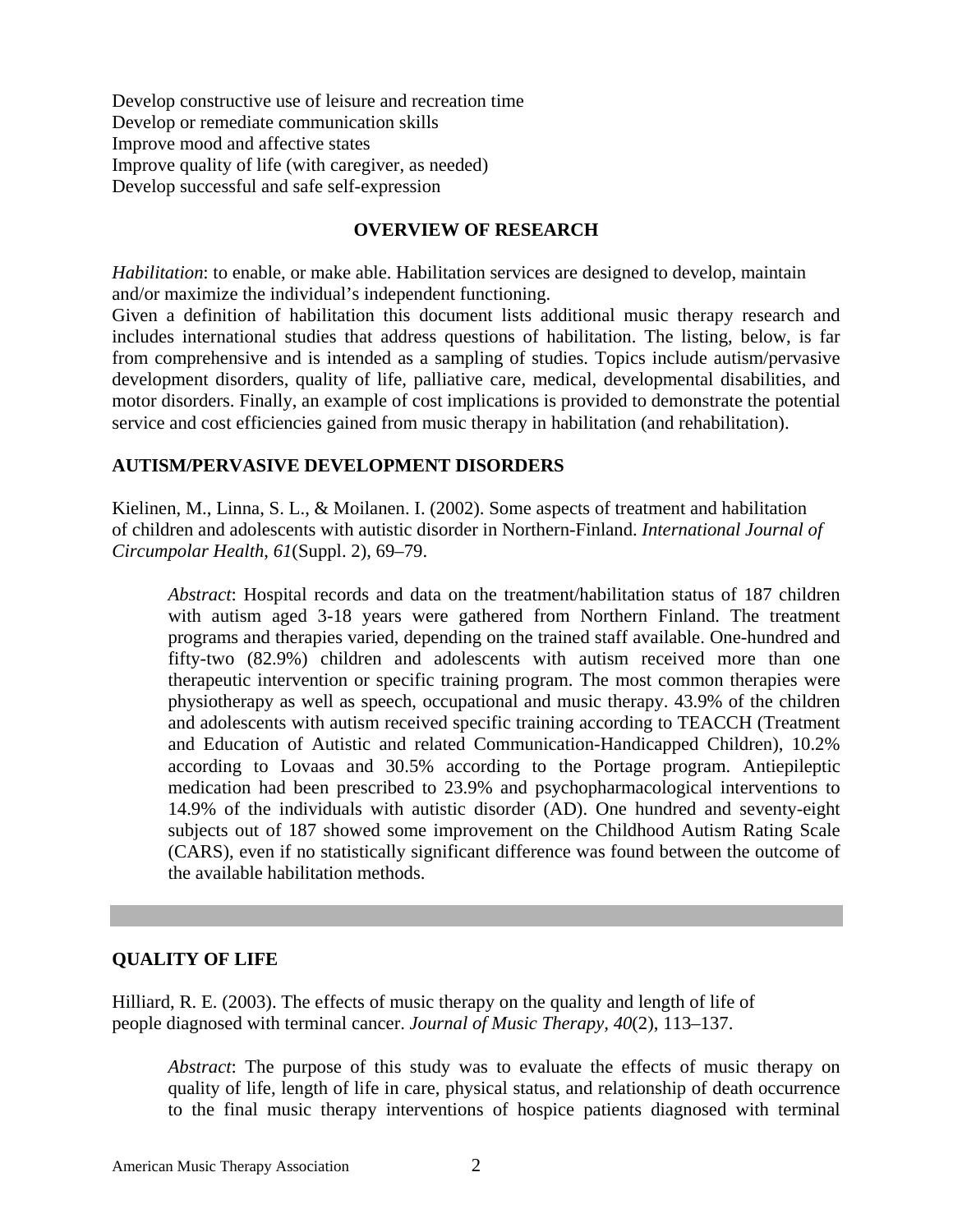cancer. Subjects were adults who were living in their homes, receiving hospice care, and were diagnosed with terminal cancer. A total of 80 subjects participated in the study and were randomly assigned to one of two groups: experimental (routine hospice services and clinical music therapy) and control (routine hospice services only). Groups were matched on the basis of gender and age. Quality of life was measured by the Hospice Quality of Life Index-Revised (HQOLI-R), a self-report measure given every visit. Functional status of the subjects was assessed by the hospice nurse during every visit using the Palliative Performance Scale. All subjects received at least two visits and quality of life and physical status assessments. A repeated measures ANOVA revealed a significant difference between groups on self-report quality of life scores for visits one and two. Quality of life was higher for those subjects receiving music therapy, and their quality of life increased over time as they received more music therapy sessions. Subjects in the control group, however, experienced a lower quality of life than those in the experimental group, and without music, their quality of life decreased over time. There were no significant differences in results by age or gender of subjects in either condition. Furthermore, there were no significant differences between groups on physical functioning, length of life, or time of death in relation to the last scheduled visit by the music therapist or counselor. This study provides an overview of hospice/palliative care, explains the role of music therapy in providing care, and establishes clinical guidelines grounded in research for the use of music therapy in improving the quality of life among the terminally ill.

Kemper, K. J., & Danhauer, S. C. (2005). Music as therapy. *Southern Medical Journal*, *98*(3), 282–288.

*Abstract*: Music is widely used to enhance well-being, reduce stress, and distract patients from unpleasant symptoms. Although there are wide variations in individual preferences, music appears to exert direct physiologic effects through the autonomic nervous system. It also has indirect effects by modifying caregiver behavior. Music effectively reduces anxiety and improves mood for medical and surgical patients, for patients in intensive care units and patients undergoing procedures, and for children as well as adults. Music is a low-cost intervention that often reduces surgical, procedural, acute, and chronic pain. Music also improves the quality of life for patients receiving palliative care, enhancing a sense of comfort and relaxation. Providing music to caregivers may be a cost-effective and enjoyable strategy to improve empathy, compassion, and relationship-centered care while not increasing errors or interfering with technical aspects of care. [References: 84]

Myskja, A. (2005). Therapeutic use of music in nursing homes. *Tidsskrift for Den Norske Laegeforening, 125*(11), 1497–1499.

*Abstract*: BACKGROUND: There is growing interest in the therapeutic use of music in nursing homes. The difficulties inherent in medical treatment of this population warrant further studies of music as a therapeutic modality. MATERIAL AND METHODS: This is a review of articles on the use of music and music therapy in geriatrics. Findings from a nursing home project, "Music in the late stages of life", have been compared with those reported in the literature, particularly from meta-analyses and systematic reviews. The distinction between music therapy, music medicine and individualised music has been taken into account. RESULTS AND INTERPRETATION: The evidence base for using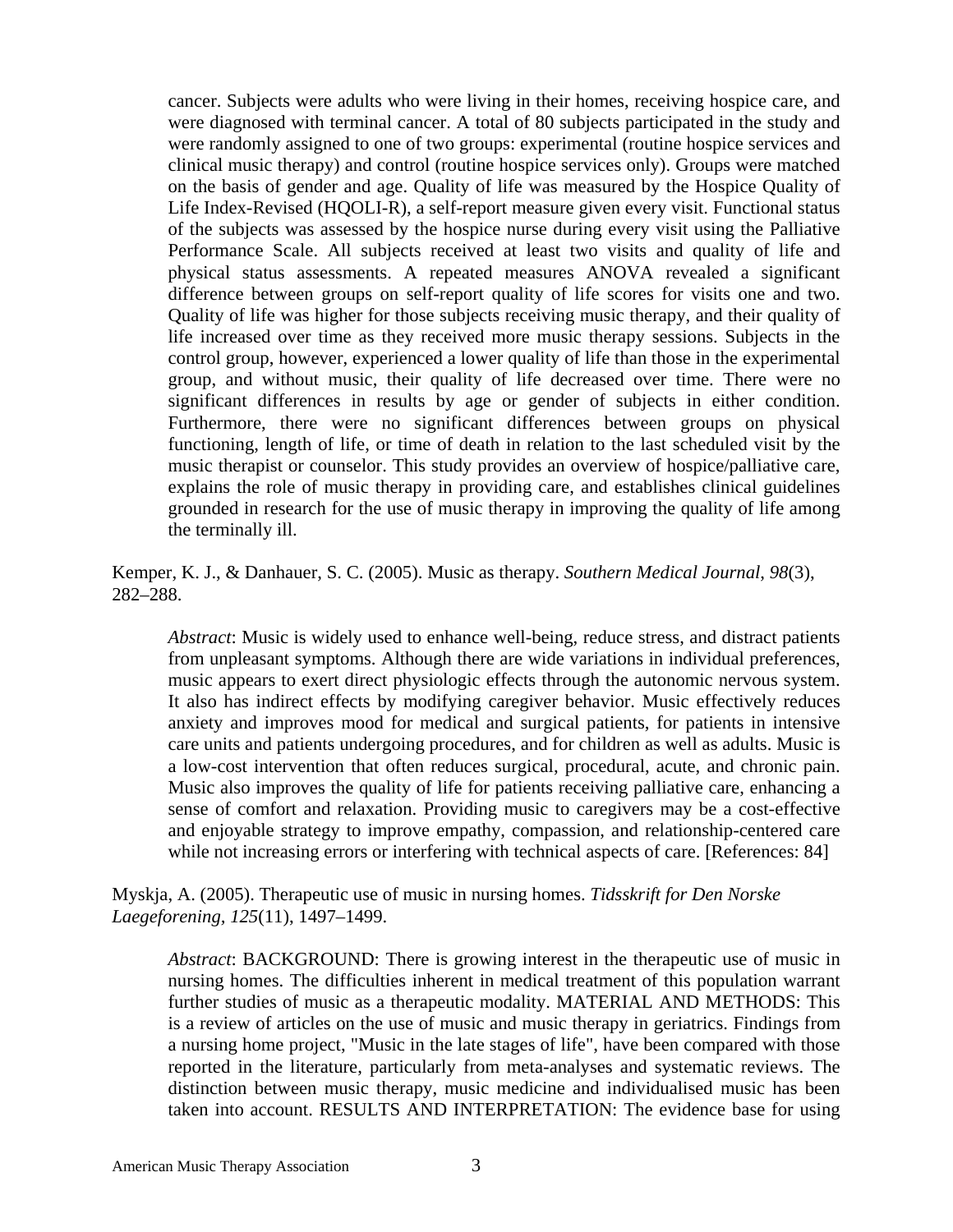music therapeutically in nursing homes is still insufficient. There is a lack of consensus about criteria for the use of different types of music therapy, and most studies have methodological limitations or are insufficiently defined. Approaches to measurement and evaluation vary. Meta-analyses have tried to overcome this problem by emphasizing effect size. A widely shared conclusion is that music can supplement medical treatment. The cost is low, there are few side effects, and music gives a high level of patient satisfaction. Clinical experience and analyses of effect size indicate that music has a specific potential in nursing homes. It can enhance well-being and alleviate symptoms like agitation, anxiety, depression, and sensomotor symptoms in neurodegenerative diseases; it may also contribute in palliative care at the end-of-life stage. [References: 30]

#### **PALLIATIVE CARE**

Clements-Cortes, A. (2004). The use of music in facilitating emotional expression in the terminally ill. *American Journal of Hospice & Palliative Care, 21*(4), 255–260.

*Abstract*: The expression and discussion of feelings of loss and grief can be very difficult for terminally ill patients. Expressing their emotions can help these patients experience a more relaxed and comfortable state. This paper discusses the role of music therapy in palliative care and the function music plays in accessing emotion. It also describes techniques used in assisting clients to express their thoughts and feelings. Case examples of three in-patient palliative care clients at Baycrest Centre for Geriatric Care are presented. The goals set for these patients were to decrease depressive symptoms and social isolation, increase communication and self-expression, stimulate reminiscence and life review, and enhance relaxation. The clients were all successful in reaching their individual goals.

#### **MEDICAL**

Abdi, S., Khalessi, M. H., Khorsandi, M., & Gholami, B. (2001). Introducing music as a means of habilitation for children with cochlear implants. *International Journal of Pediatric Otorhinolaryngology, 59*(2), 105–113.

*Abstract*: OBJECTIVE: To investigate the feasibility, methods and the primary results of utilizing music as a means of habilitation of children with cochlear implant. STUDY DESIGN: A habilitation program based on music training is developed. The results are presented as a case-series. METHODS: Music Training Program is introduced as a new habilitation program. Methods of training (based on Orff method) and measuring the outcomes are introduced in this paper. Effects of this program on other habilitation programs and overall hearing related skills of children were also investigated by open questioning of the parents and the habilitation staff. RESULTS: Twenty-three children, (age: 2.5-12.5 years) were selected. All children showed appreciable progress in playing a musical instrument. The effects on other habilitation processes were significant and all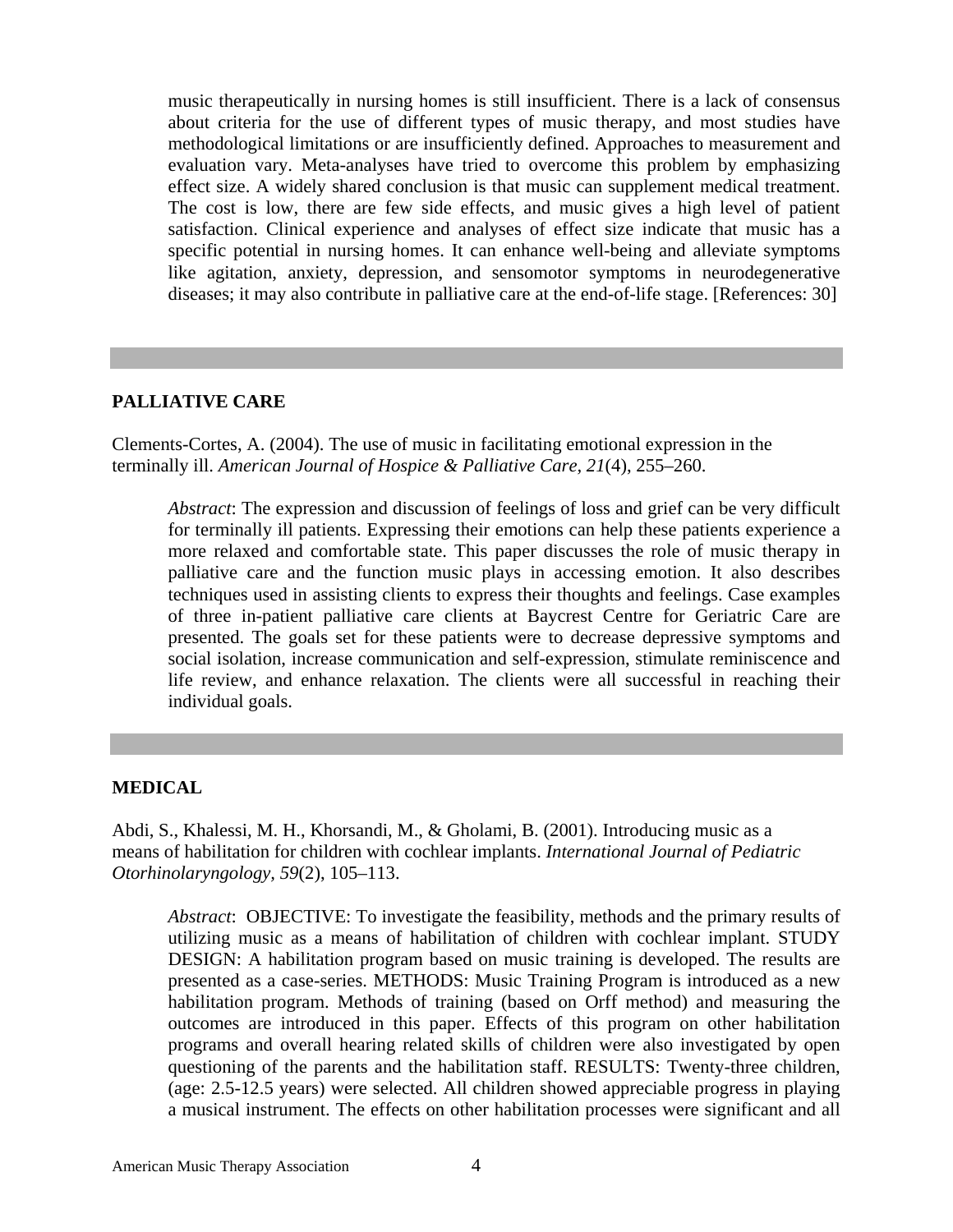parents expressed their satisfaction with the program, as they perceived its benefits. DISCUSSION: The necessity of adding Music Training Program to the routine habilitation may be summarized as follows: Music is a feature of sound, which should be mastered. The psychological effects of being able to accomplish a hearing-related task can add to the self-esteem of children and help prevent and reduce anxiety. Music is a habilitation method: Introducing new concepts of sound, like temporal and frequencyrelated characteristics, is a crucial part of the habilitation of a child with cochlear implant. Practising new concepts needs motivation, too. We emphasize on using all means of rehabilitation and encourage teaching music to cochlear implant children between 4 and 5 years of age having approximately 4 months of experience with cochlear implant.

Baker, F., & Wigram, T. (2004). The immediate and long-term effects of singing on the mood states of people with traumatic brain injury. *British Journal of Music Therapy, 18*(2), 55–64.

*Abstract*:Mood changes in four male participants with traumatic brain injury (TBI) were observed following their participation in a 15-session song-singing programme. An analysis of the song material was undertaken to categorise the songs according to the predominant mood they portrayed. Results showed significant differences between participants for all moods  $(p<0.001)$ . Immediate effects were reversed where participants experienced increases in sadness, anger, fear and fatigue. Long-term effects were significant for some participants who reported increased feelings of happiness and decreased feelings of sadness, fear, confusion, tension and fatigue. Characteristics of the songs chosen for therapy were typically representative of feelings of sadness. Findings suggest that immediate effects of song-singing intensify and provide cathartic experiences for people with TBI who may not have any other space for which to express negative emotions. Long-term effects on song singing have a positive effect on mood state.

Baker, F., Wigram, T., & Gold, C. (2005). The effects of a song-singing programme on the affective speaking intonation of people with traumatic brain injury. *Brain Injury, 19*(7), 519–528.

*Abstract*: Objective- To examine changes in the relationship between intonation, voice range and mood following *music therapy* programmes in people with traumatic *brain injury*. Research design: Data from four case studies were pooled and effect size, ANOVA and correlation calculations were performed to evaluate the effectiveness of treatment. Methods and procedures: Subjects sang three self-selected songs for 15 sessions. Speaking fundamental frequency, fundamental frequency variability, slope, voice range and mood were analysed pre- and post-session. Results: Immediate treatment effects were not found. Long-term improvements in affective intonation were found in three subjects, especially in fundamental frequency. Voice range improved over time and was positively correlated with the three intonation components. Mood scale data showed that immediate effects were in the negative direction whereas there were increases in positive mood state in the longer-term. Conclusions: Findings suggest that, in the longterm, song singing can improve vocal range and mood and enhance the affective intonation styles of people with TBI.

Hardcastle, J. (1999). A single session of music therapy decreased anxiety and improved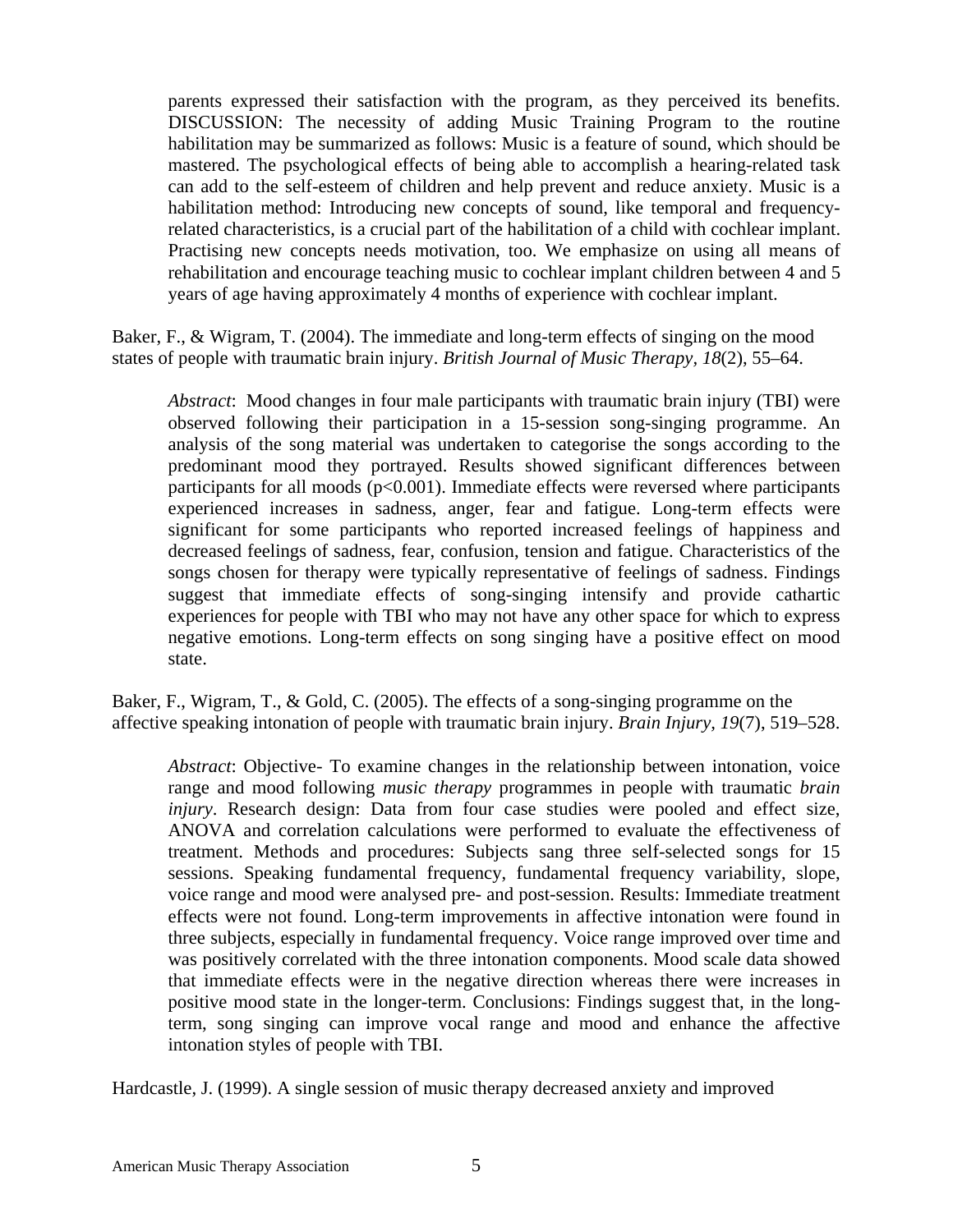relaxation in adults who required mechanical ventilation [commentary on Chlan L. Effectiveness of a music therapy intervention on relaxation and anxiety for patients receiving ventilatory assistance]. *Heart & Lung: Journal of Acute & Critical Care, 27*(3), 169–176.

*Abstract*: Question - Does a single session of music therapy increase relaxation and reduce anxiety in adults who receive mechanical ventilation: Design: Randomised controlled trial. Setting: 4 intensive care units of 3 urban university teaching hospitals in midwestern USA. Patients: 54 adults (age range 18-89 v, mean age 57 v, 92% white, 59% women) who were in the intensive care unit and needed mechanical ventilation. Inclusion criteria were being alert and mentally competent, having adequate hearing, speaking English as the primary language, and not receiving continuous intravenous sedation. Follow up was 91%. Intervention: All patients were provided with a restful atmosphere for 30 minutes: blinds were closed, lights were dimmed, a "do not disturb" sign was put on the door of each patient's room, and patients were told to relax and to think of something pleasant. 27 patients were allocated to receive 30 minutes of music therapy using cassette tape players and headphones. Music contained no lyrics, was designed to be relaxing, and had 60-80 beats/minute. Patients chose from classical, New Age, country and western, religious, and easy listening music. 27 patients received no music (rest alone group). Main outcome measures: Self reported state anxiety (feelings of tension, apprehension, nervousness, and worry) was measured using the Spielberger State-Trait Anxiety Inventory at baseline and after treatment. Physiological relaxation was assessed using heart and respiratory rate changes over time. Main results: Patients chose classical (56%), country and western (28%), easy listening (12%), and New Age (4%) music. Patients in the music group had a lower mean score for state anxiety than patients in the rest alone group (10.1 v 16.2,  $p < 0.001$ ), and also had a greater reduction over time in heart and respiratory rate ( $p < 0.001$  for both). Conclusion: A single 30 minute music session reduced anxiety and increased relaxation (reduced heart and respiratory rate) for adults in the intensive care unit who required mechanical ventilation.

Nayak, S., Wheeler, B. L., Shiflett, S. C., & Agostinelli, S. (2000). Effect of music therapy on mood and social interaction among individuals with acute traumatic brain injury and stroke. *Rehabilitation Psychology, 45*(3), 274–283.

*Abstract*: Objective: To investigate the efficacy of *music therapy* techniques as an aid in improving mood and social interaction after traumatic brain injury or stroke. Design: Eighteen individuals with traumatic brain injury or stroke were assigned either standard *rehabilitation* alone or standard *rehabilitation* along with *music therapy* (3 treatments per week for up to 10 treatments). Measures: Pretreatment and posttreatment assessments of participant self-rating of mood, family ratings of mood and social interaction, and therapist rating of mood and participation in *therapy*. Results: There was a significant improvement in family members' assessment of participants' social interaction in the *music therapy* group relative to the control group. The staff rated participants in the *music therapy* group as more actively involved and cooperative in *therapy* than those in the control group. There was a trend suggesting that self-ratings and family ratings of mood showed greater improvement in the *music* group than in the control group. Conclusions: Results lend preliminary support to the efficacy of *music therapy* as a complementary *therapy* for social functioning and participation in *rehabilitation* with a trend toward improvement in mood during acute *rehabilitation*.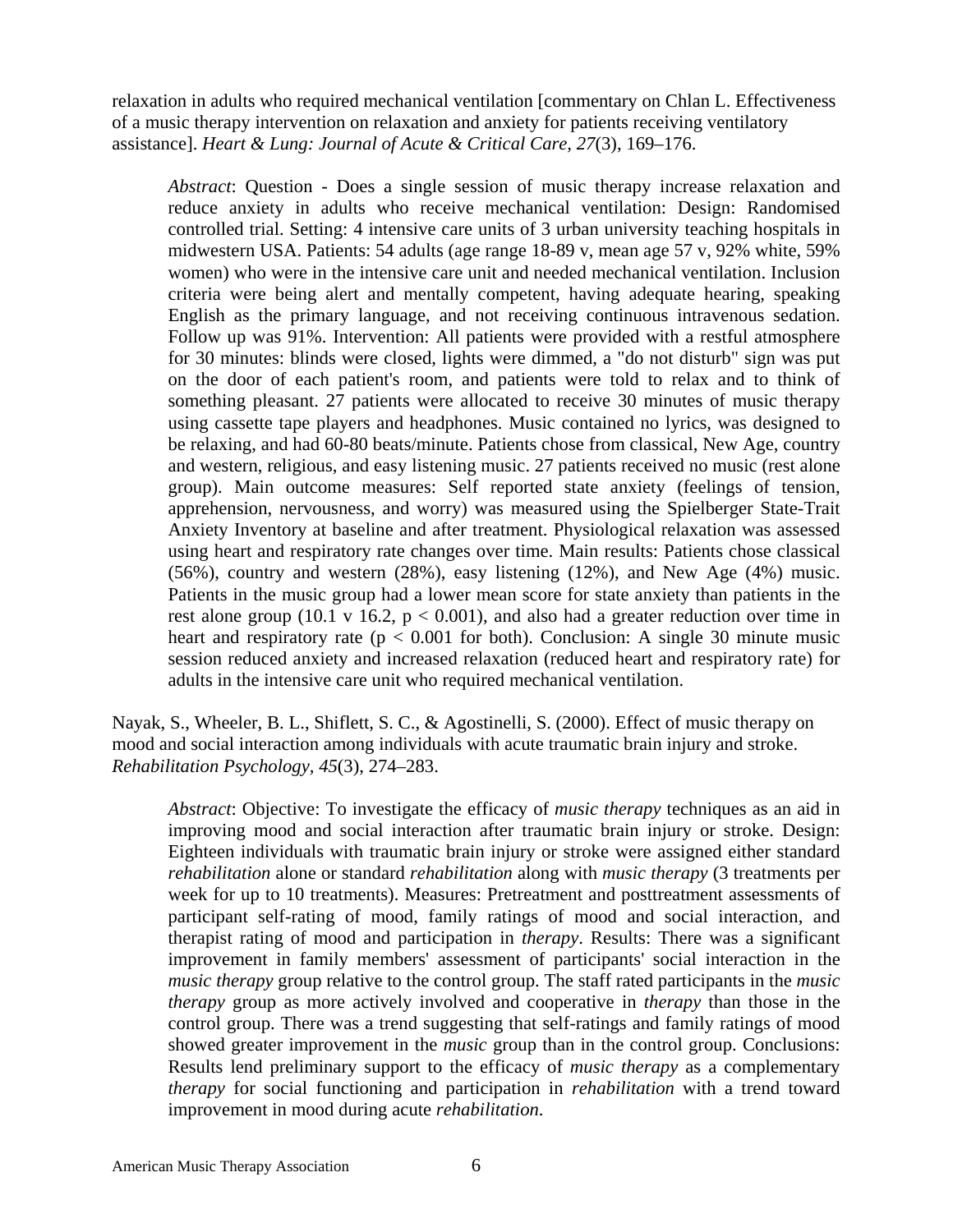#### **DEVELOPMENTAL DISABILITIES**

Aldridge D., Gustroff G., & Neugebauer L. (1995). A pilot study of music therapy in the treatment of children with developmental delay. *Complementary Therapies in Medicine, 3*(4), 197–205.

*Abstract*: In a crossover study of music therapy for children who are developmentally delayed, the children in the initial treatment group change more than the children on the waiting list. When the waiting list group are treated and then tested, the newly treated children catch up in their development. Such changes can be demonstrated at a level of clinical significance. There is a continuing improvement in hearing and speech, hand-eye co-ordination, and personal-social interaction. Music therapy seems to have an effect on personal relationship, emphasising the positive benefits of active listening and performing, and this in turn sets the context for developmental change. A further investigation of the data revealed the importance of hand-eye co-ordination for developmental changes. The active element of musical playing, which demands the skill of hand-eye co-ordination, appears to play a significant role in developmental changes as they occur in the therapeutic musical relationship.

#### **MOTOR DISORDERS**

Pacchetti, C., Mancini, F., Aglieri, R., Fundaro, C., Martignoni, E., & Nappi, G. (2000). Active music therapy in Parkinson's Disease: An integrative method for motor and emotional rehabilitation. *Psychomotic Medicine, 62*, 386–393.

*Abstract*:Explored the efficacy of active music therapy (MT) on motor and emotional functions in patients with Parkinson's Disease (PD). The study lasted 3 months and consisted of weekly sessions of MT and physical therapy (PT). 32 patients with PD, all stable responders to levodopa and in Hoehn and Yahr stage 2 or 3, were randomly assigned to 2 groups; 16 Ss (mean age 62.5 yrs) received MT and PT, and 16 (mean age 63.2 yrs) received PT alone. Severity of PD was assessed with the Unified Parkinson's Disease Rating Scale, emotional functions with the Happiness Measure, and quality of life using the Parkinson's Disease Quality of Life Questionnaire. MT sessions consisted of choral singing, voice exercise, rhythmic and free body movements, and active music involving collective invention. PT sessions included a series of passive stretching exercises, specific motor tasks, and strategies to improve balance and gait. Results show that MT had a significant overall effect on bradykinesia. Post-MT session findings were consistent with motor improvement, especially in bradykinesia items. Changes on the Happiness Measure confirmed a beneficial effect of MT on emotional functions. Improvements in activities of daily living and in quality of life were also documented in the MT group. PT improved rigidity.